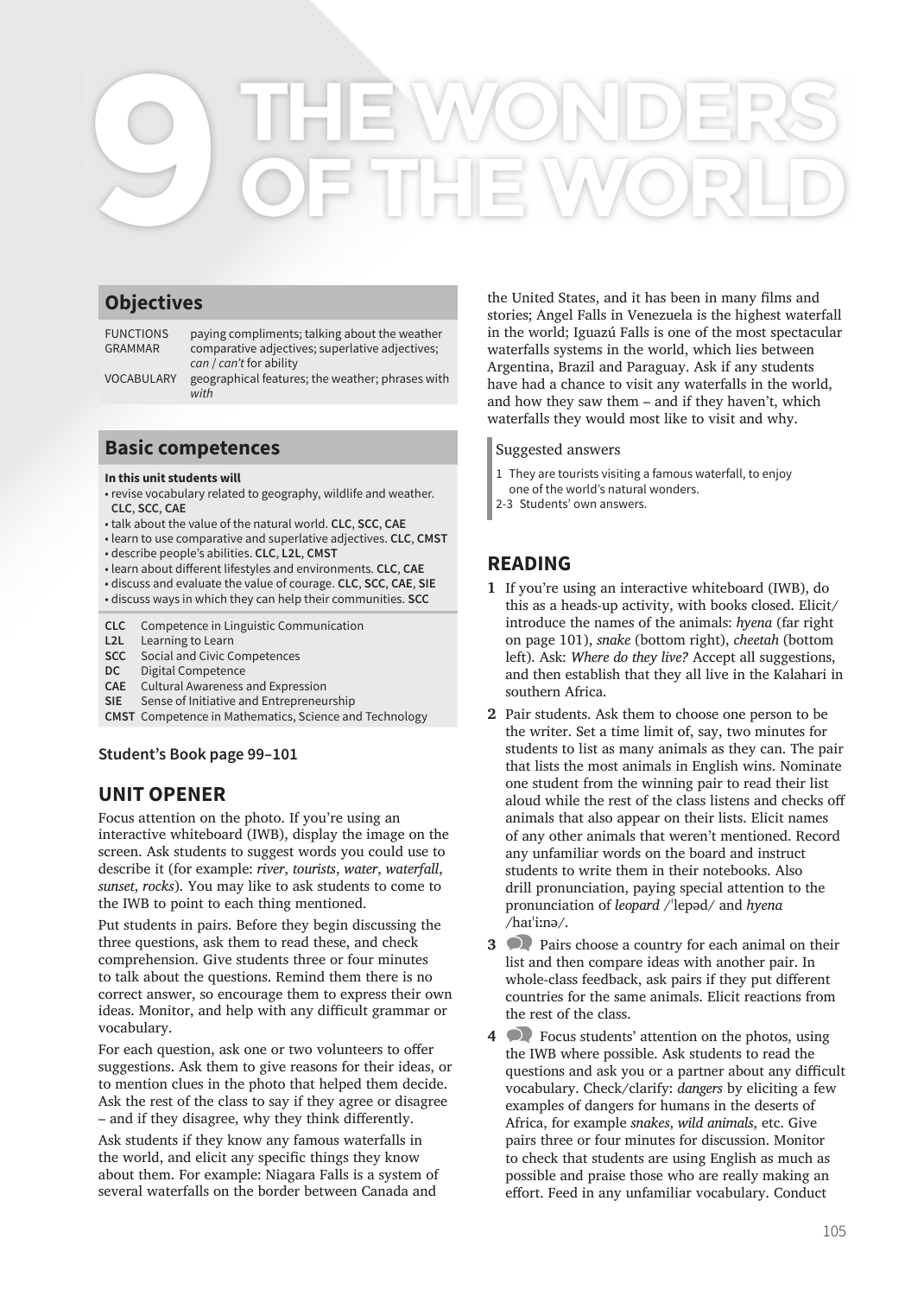brief whole-class feedback by eliciting one or two ideas for each question and recording them on the board. Ask students to skim-read the article quickly to find out which, if any, of their ideas were correct. Refer back to the board at this stage.

**5**  $\Diamond$  **3.02** Students read the statements first, and identify key words. Play the audio for them to listen and read the text more carefully, and locate the key parts of the text that will help them complete the exercise. After listening, students mark the statements true or false, correcting the false ones and locating key information in the text that supports their choices. Students compare answers in pairs before you check with the whole class. During feedback, insist on students quoting text from the article that supports their answer.

#### Answers

- 1 F The bush people get their water from plants.
- 2 F They get their medicine from plants.
- 3 T
- 4 T
- 5 T

6 F A holiday in the Kalahari is sometimes dangerous.

**6** Point out the advice in the **Get it right!** box, and make sure students note the correct noun and adjective forms. Draw students' attention to the stems in the speech bubbles. Provide a model by asking a strong student and prompting him/her to expand. Students discuss the questions in pairs. Monitor and praise those expanding on their answers. Also make a note of pairs/groups with interesting ideas to share with the class during feedback. After a couple of minutes, invite students with interesting ideas to share them with the group and elicit reactions from the rest of the class.

#### **Optional extension**

As an alternative procedure for Exercise 6, put students in AB pairs. A should try to convince B that the Kalahari would be the perfect holiday destination while B should try to convince A that it would be the worst place to go on holiday. The idea is that by directing students' discussions towards a tangible outcome, namely, convincing their partner of their opinion – regardless of whether that outcome is achieved – students will be more motivated to speak. Allow a few minutes for students to speak and then ask: *Who convinced their partner?*

# **THINK** values

#### **Valuing our world**

- **1** Check/clarify: *safari*, *zoo*, *desert*, *wild*, *nature programmes*, *support*. Give students a minute or two to think about the statements and tick the ones that they think show that the natural world is important.
- **2** Draw students' attention to the stems in the speech bubbles. If you're using an IWB, keep them on the screen to act as visual prompts to students during their discussions. Put students in pairs to discuss each statement, encouraging them to listen to and respond to each other's opinions. Task students with trying to reach agreement on each statement. Monitor and praise those making an effort to expand

on and justify their answers. Avoid error correction unless it really impedes comprehension. The focus here is on fluency and development of the whole learner via an open discussion of students' own ideas and experiences, not on controlled language practice. Conduct feedback by putting pairs together to form groups of four and asking them to compare ideas.

#### **Optional extension**

To extend the discussion, ask students to choose the statement that's closest to their personal feelings about the issue, and compare with a partner. Ask for a quick show of hands to see which statement most students chose during whole-class feedback.

#### **Student's Book page 102–103**

## **GRAMMAR**

#### **Comparative adjectives**

**1** Write on the board: *The south of the Kalahari is than the north*, on the board and ask students to complete the sentence (drier). They could try to do this from memory and then refer to paragraph 3 of the text to check. Elicit the non-comparative form to check meaning by saying: *Drier means more … what?*  (dry). Alternatively, elicit a translation in L1. Students look through the text to find more examples of comparative adjectives. Students compare with a partner, then complete the table in pairs. Check answers as a class. Focus on the **Get it right!** box. Elicit a correction from students. Highlight the use of the preposition *than*. You could check this by writing an example sentence on the board, leaving out the preposition and asking students: *What's missing?*

#### Answers

Examples: they know more about animals and plants than most people do; older people in the group; there is less rain in the southern part than there is in the northern part; the south is drier; there are fewer plants and animals; it's a lot more difficult for people to live; the land becomes greener and more beautiful

1 hotter 2 drier 3 earlier 4 more attractive 5 better

#### **Language note**

It's worth drawing students' attention to the fact that short adjectives ending in one consonant after a single vowel usually double their consonants before the -*er* ending (*big* > *bigger*, *hot* > *hotter*).

**2** Students complete the sentences individually, then compare answers in pairs before you check with the whole class. Monitor to identify any common errors and focus on these during feedback.

#### Answers

- 1 bigger, smaller 2 more dangerous 3 better
- 4 more interesting 5 younger 6 easier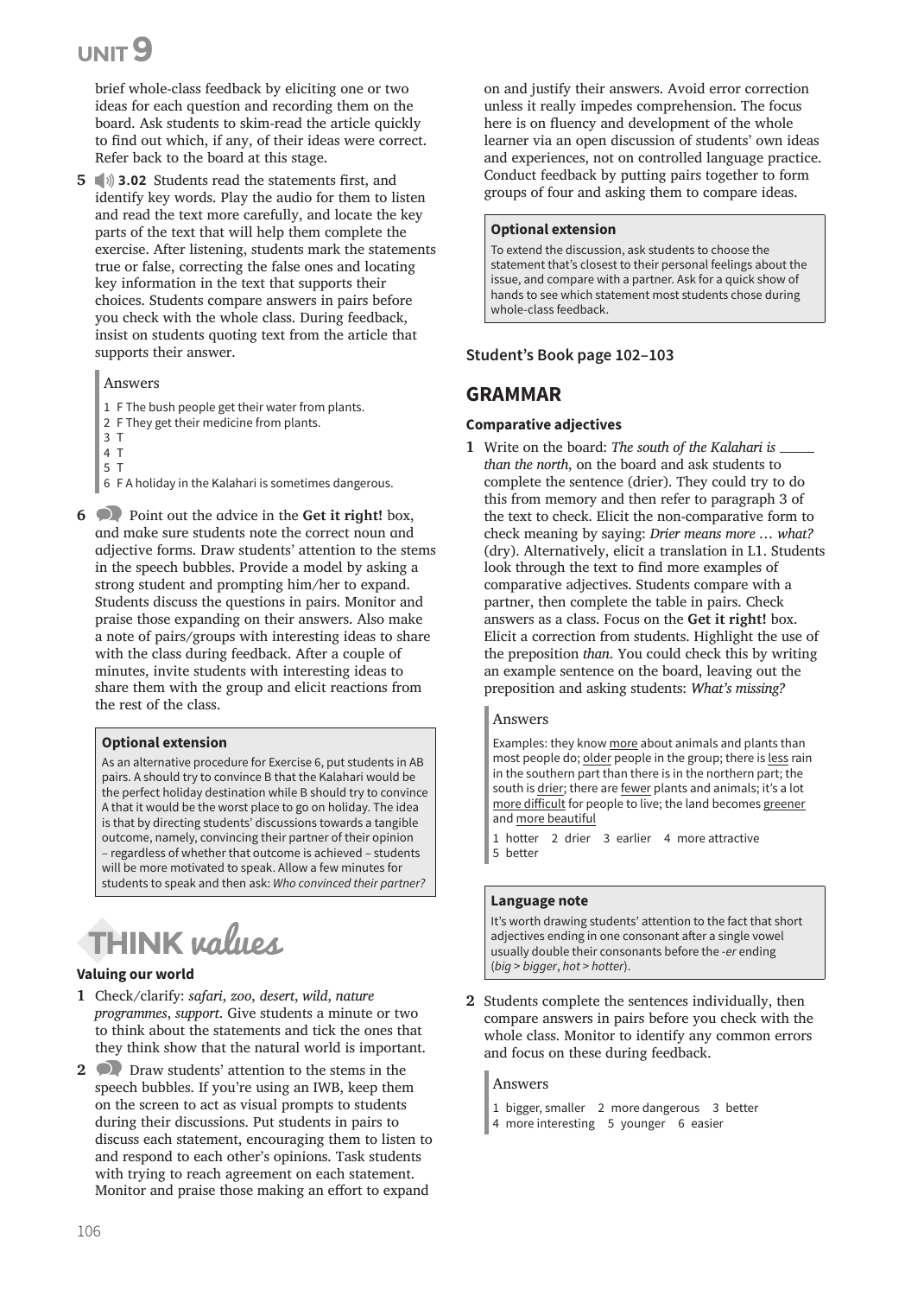#### **Fast finishers**

Students write four to five sentences comparing their town to the capital city or a nearby town and using comparative adjectives from the table.

 **Workbook page 82 and page 125**

**Be aware of common errors related to comparative adjectives, go to GET IT** *right!* **on Student's Book page 119.**

# **VOCABULARY**

#### **Geographical features**

**1 1 3.03** Refer back to the reading section, and ask: *What type of place is the Kalahari?* (a desert). Ask students to look at the picture on page 102 or on the IWB, and find a similar place (C). Ask: *Which number should I write next to C?* (6). You could do number 1 as a class to further demonstrate the task. Students complete the exercise then compare answers in pairs. If you're using an IWB, nominate different students to label each feature on the screen, and ask the rest of the class to correct answers as necessary. Avoid confirming answers at this stage. Next, play the audio for students to listen and check, then again for them to repeat. Pay special attention to the silent *s* in *island*  $/$ ailənd $/$ .

Answers

1 G 2 D 3 B 4 I 5 E 6 C 7 F 8 J 9 H 10 A

#### **Optional extension**

To provide an extra focus on pronunciation, ask students to find the words with two syllables (ocean, mountain, jungle, river, desert, island, forest) and to listen for and mark the stressed syllable in each case. You could ask them to predict where stress falls, then listen and check. Students should notice that stress is consistently placed on the first syllable.

- **2** Demonstrate the task with a strong student. Prompt him/her to ask you the question while pointing to a feature in the photo. Pretend to hesitate so you can model the phrases from the speech bubble. Then give students three to five minutes to test each other in pairs. Each student should ask about five items, then swap roles. Monitor pronunciation of the target vocabulary and drill any tricky items at the end.
- **3** Students work in pairs to compare places. Establish whether their starting point should be the places in Exercise 1 or the adjectives in Exercise 3. Students should take turns to make sentences. The student listening could tick the adjective used by their partner. Monitor their use of comparative adjectives, and correct any related errors. The focus of this activity is on accuracy as well as fluency practice, so on-the-spot error correction is justified. During feedback, ask pairs how many of the adjectives they used between them.

#### **Fast finishers**

Challenge students to think of a specific example for each geographical feature, for example: *desert* – Kalahari, Sahara; *ocean* – Atlantic, Pacific, Indian, and so on.

 **Workbook page 85**

# **LISTENING**

**1** Focus students on the four photos and elicit as many details from them as you can. Do this on the screen with books closed if you're using an IWB. Possible lead-in questions: *What animals can you see in A? What's the connection between them? What are the birds doing in B? What do animals A and B eat? What's the man in D planning to do?* Students complete the exercise in pairs before you check answers with the whole class.

Answers

1 B 2 A 3 D 4 C

**2 3.04** Focus on photo D again, and ask: *Who is in the picture?* (a San man, a bushman). Explain that students are going to hear an interview with a San person from the Kalahari. You could include an initial stage here whereby students try to predict the connection between the four photos. Students listen to check their predictions *and* choose the best title. Make sure they read the titles before they listen. Ask them to compare their ideas in pairs before you check with the whole class.

Answer

3

Audio Script Track 3.04 Interviewer You know so much about the wildlife here, PK. How come? Bushman My family are San, bush people, and I learned about nature from the time when I was a child. I was born in the Kalahari. Interviewer And you grew up and found your wife here? Bushman Yes, finding a wife here was very interesting. Interviewer Tell us more. Bushman Yes, let's say a young man wants to marry a girl. So he has to ask her father and he says before you can marry my daughter, you have to do a task. Interviewer OK. So what type of task does the young man have to do, PK? Bushman Well, for example, he has to show that he can take a kill away from a lion. Interviewer What do you mean 'take a kill away from a lion'? Bushman Well, imagine a lion kills an antelope or another large animal. The young man has to find that lion and get the meat, so he can show that he has courage. That's important for his future family. Interviewer Wow, but how can you do that? How can you find a lion and its kill? Bushman You have to look. You have to look for the big birds, the vultures. They are watching the lion because they want some of the meat.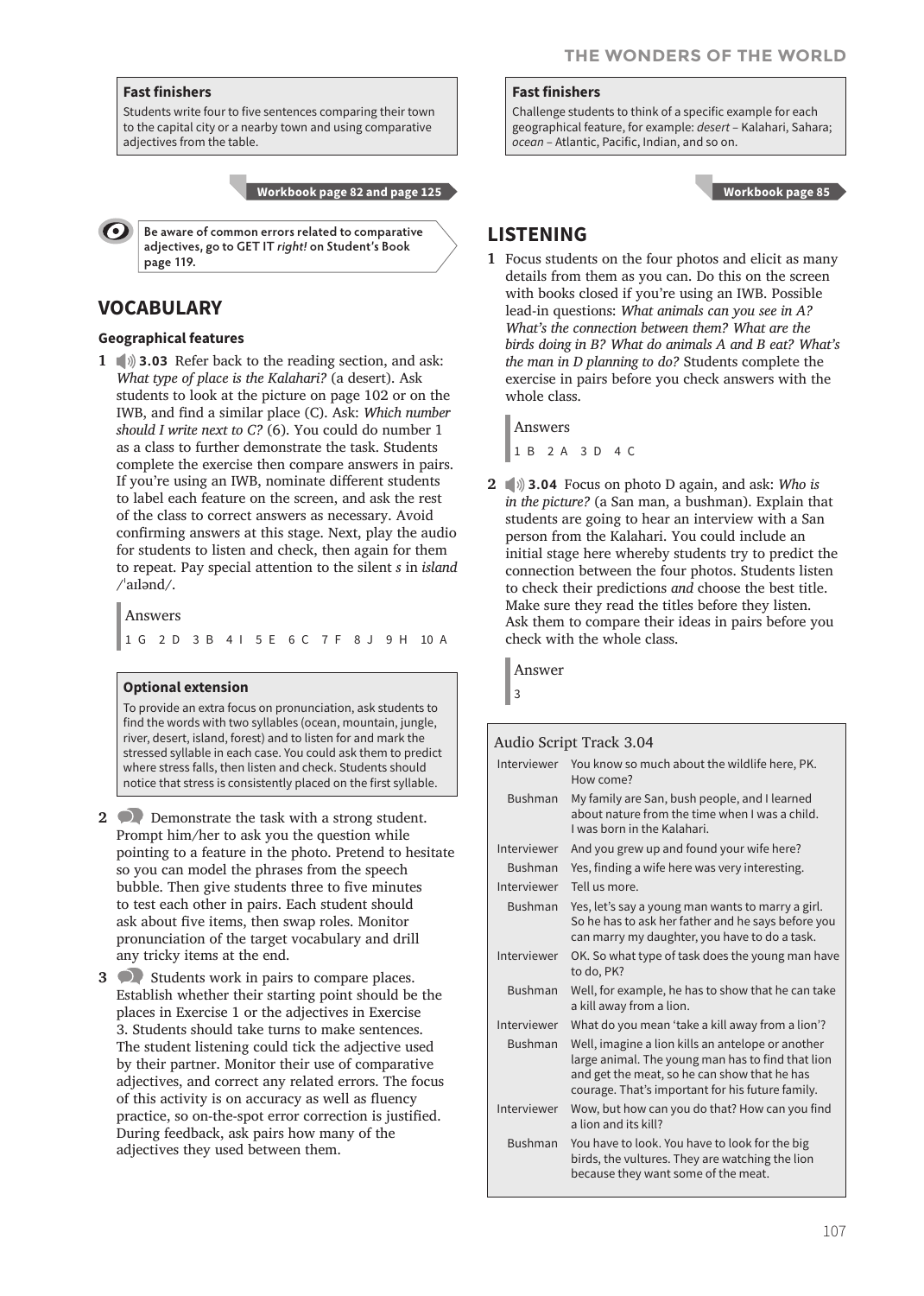| Interviewer    | OK, so let's say you find the lion and its kill. How<br>can you then get the meat? Isn't that dangerous?                                                                                                                                                                                                                                          |
|----------------|---------------------------------------------------------------------------------------------------------------------------------------------------------------------------------------------------------------------------------------------------------------------------------------------------------------------------------------------------|
| <b>Bushman</b> | Yes, of course the lion is dangerous. You mustn't<br>take the meat away from the lion at night. You<br>have to do that during the day.                                                                                                                                                                                                            |
| Interviewer    | Why's that?                                                                                                                                                                                                                                                                                                                                       |
| <b>Bushman</b> | During the day it's very hot. And the big cats can't<br>run fast when it's hot. A man can run even when<br>it's very hot, but lions can't.                                                                                                                                                                                                        |
| Interviewer    | No?                                                                                                                                                                                                                                                                                                                                               |
| <b>Bushman</b> | No, they can't. When they eat some meat, they<br>feel very, very hot and get very tired. So they<br>often just lie around and they sleep all the time<br>during the day. At night they are more dangerous<br>because they don't sleep. And at night their eyes<br>are better than your eyes. So you can't get the kill<br>from the lion at night. |
| Interviewer    | OK, so you have to do that during the day. But<br>what do you do to get the kill from the lion?                                                                                                                                                                                                                                                   |
| <b>Bushman</b> | OK. So let's say the lion is sleeping. You hold your<br>spear in your hand. You have to be very quiet. And<br>you go up to that lion.                                                                                                                                                                                                             |
| Interviewer    | Do you attack him with your spear? Kill him?                                                                                                                                                                                                                                                                                                      |
| <b>Bushman</b> | No, no, no, no. You just go up to him and shout<br>Arrrrggggghhhhh! You mustn't hurt him or kill<br>him, just surprise him, shock him, so he runs<br>away.                                                                                                                                                                                        |
| Interviewer    | Wow!                                                                                                                                                                                                                                                                                                                                              |

**3 3.04** Students try to answer the questions from memory and guess the answers to any they can't remember. Play the audio again for students to listen and check. Ask them to compare answers in pairs before you check with the whole class. Prompt strong students to justify their answers. Encourage reactions to the text from students. Ask: *What do you think about the task? Could you do it? Why?/Why not?*

Answers

1 A 2 A 3 C 4 B 5 C

### **GRAMMAR**

#### *can* **/** *can't* **for ability**

- **1** Ask students to work in pairs to translate the two sentences. Nominate one or two pairs to share their translations with the class and elicit confirmation or correction from the rest of the class, as appropriate. Check comprehension by asking the following concept-check questions: *Can dogs fly?* (no); *Can birds fly?* (yes).
- **2** Students complete the sentences from memory and quickly check in pairs. Check answers with the whole class.

Answers 1 can 2 can't 3 can

**3** Students refer to the examples in Exercises 1 and 2 to help them complete the table. Check answers in open class. Elicit that *can* and *can't* have the same form for all persons.

#### Answers

1 can't 2 Can 3 can't

**4** Look at the example as a whole class. You could write the full sentence on the board without the word *but* to encourage noticing. Ask students: *What's missing?* You might also like to remind them that *can* is followed by the base form of the verb without *to* before instructing students to expand the prompts into sentences. If you're short on time, do numbers 1 and 2 in class and set 3–5 as homework. Students compare answers in pairs before you check with the whole class.

#### Answers

- 1 Matt can drive a car, but he can't fly a plane.
- 2 Dogs can understand humans, but they can't speak.
- 3 I can write emails, but I can't do maths on my laptop.
- 4 They can write stories, but they can't spell well.

#### **Fast finishers**

Students write three things they can, and three things they can't do.

 **Workbook page 82 and page 126**

 $\bullet$ 

**Be aware of common errors related to** *can* **/** *can't* **for ability, go to GET IT** *right!* **on Student's Book page 119.**

# HINK self-esteem

#### **Being brave is …**

 Check/clarify: *show courage*. (Perhaps also mention that *be brave* (in the title) is a synonym.) Possible concept-check questions: *On your first day at a new school, do you have to show courage?* (yes); *When you go to your best friend's house to watch a film, do you have to show courage?* (no); *If your mum or dad isn't well, do you have to show courage?* (yes). These questions will additionally serve as a starting point for the speaking task. Give students a minute or two to consider questions 1–3 individually. Put them in pairs to compare and discuss ideas for three or four minutes. Monitor, inputting any useful language they need to express their ideas. Avoid error correction unless mistakes impede comprehension, as the focus of the activity is on fluency and training the whole learner, not on language practice. To wrap up, nominate one or two pairs to share their ideas with the class. Invite comments from the rest of the class.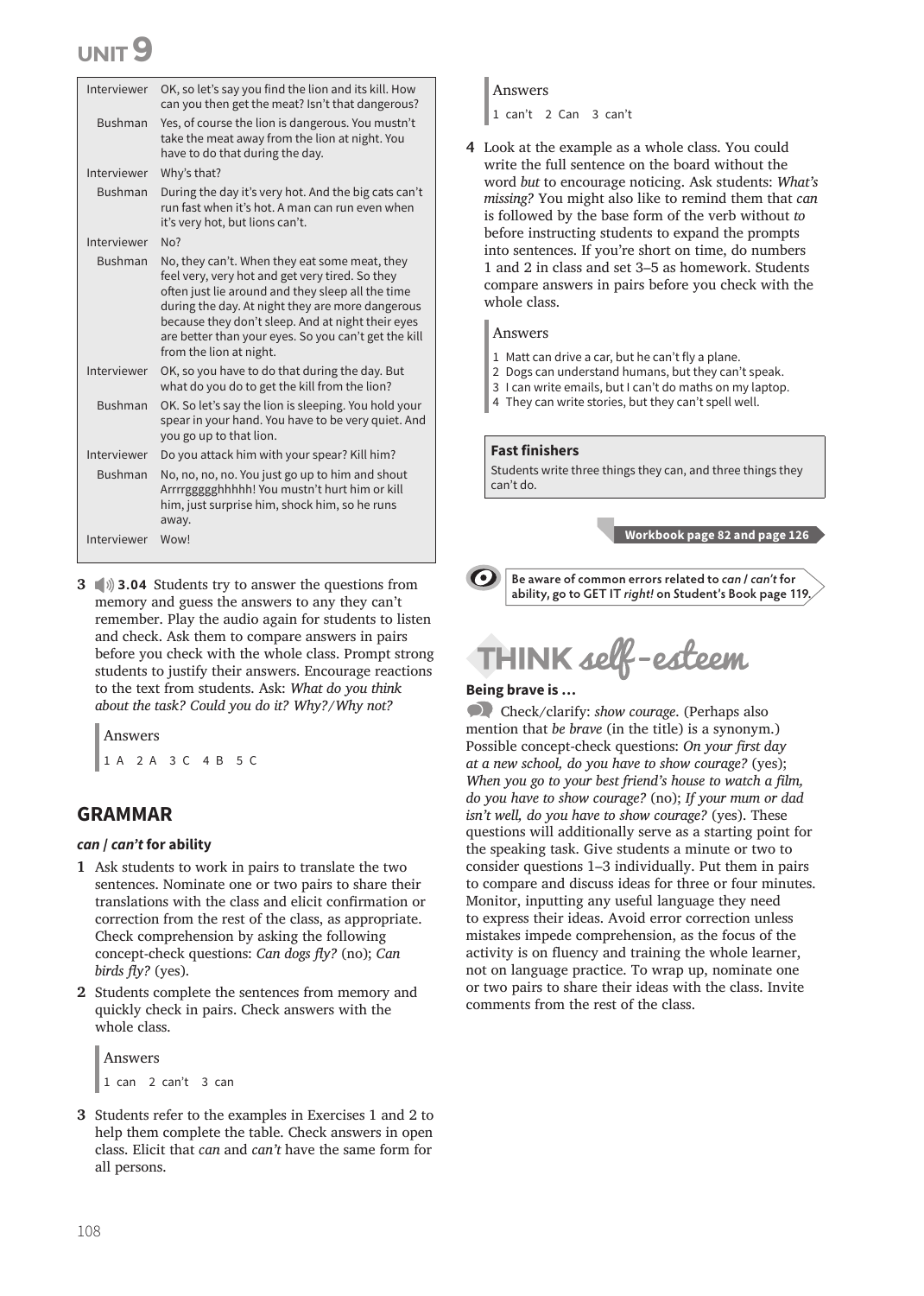#### **Optional extension**

Write the following five situations on the board or on preprepared handouts distributed to each pair: 1 It's your first day at a new school; 2 You go to a new sports club for the first time; 3 Your mum or dad is ill; 4 Your teacher asks you to sing a song in front of the whole school; 5 You take a plane by yourself. In pairs, students rank the situations from 1 (not much courage needed) to 5 (a lot of courage needed). Put pairs together to compare ideas in groups of four. Take feedback from each group, and ask the rest of the class to say if they agree or disagree.

Ask students to think of one or two situations from their own lives where they have had to show courage, and write these on separate pieces of paper. Collect the notes, then put students in small groups, and give each group as many situations as there are students in the group. In weaker classes, quickly recap phrases for giving advice from Unit 7. Groups brainstorm advice they could give to someone in each situation. Monitor to ensure students are on task, and to help with any unfamiliar vocabulary. Ask each group to share one situation and their suggested advice with the class. Encourage positive reactions from the rest of the class.

#### **Student's Book page 104–105**

## **READING**

**1** A recording of this text is available with your digital resources. Draw students' attention to the photos. Elicit what they think connects the images (weather extremes). Draw attention to the **Get it right!** box, and check students know the correct spelling. Nominate different students to describe each place. You could review comparatives from last lesson by asking students to compare two of the places. For example: *Death Valley is hotter than Antarctica*. If you're using an IWB, do this as a heads-up activity with books closed. Ask for a show of hands as to which place students think is the driest. Play the audio for students to listen and read the text to check.

Answer

Antarctica

**2** Ask students to read the questions first and identify key words. Students then read the article again more carefully, and locate key information. Allow them to compare answers in pairs before you check with the whole class.

Answers

- 1 El Aziziya 2 Antarctica.
- 3 Because people have different ideas about what 'good' and 'bad' weather is.

# **SPEAKING**

Give students a minute to read the questions and make notes on their answers. Make similar-ability pairings where possible for the discussion. Monitor and encourage students to expand on their answers. Praise those who do this. You could also task pairs with agreeing on the most interesting fact from the article. To wrap up, nominate one or two pairs to share their ideas with the rest of the class.

# **WRITING**

#### **An email about a place**

Ask two or three students: *What did you say for question 3 in the speaking exercise?* Tell students that they're going to write an email to a friend about this place. Ask students to read the instructions carefully and check they understand what to do. Elicit rules for writing informal emails: include salutation, for example, *Hi*/ *Hello*/*Dear* [name]; include a closing expression, for example, *Bye*/*Write soon*/*Take care*/*Love* and signature. You may prefer to set this exercise as homework. You could put students in pairs, and ask them to email their messages to each other and write a short response. Also consider asking students to swap emails with a partner and provide feedback on each other's writing. They will need clear guidance on how to do this. Ask them to check each other's writing for: **content** (Does the place described sound interesting?); **task completion** (Are the answers to all three questions included?); and **language** (Did they use friendly, informal language? Did they use any (comparative) adjectives correctly?)

# **PRONUNCIATION**

**To practise pronunciation of the vowel sounds /ɪ/ and /aɪ/, go to Student's Book page 151.**

# **GRAMMAR**

#### **Superlative adjectives**

**1** Ask students to cover up the article at the top of the page before they try to order the sentences. Do number one in open class to model the activity. Ask them to check their answers in pairs, then against the article. If you're using an IWB, nominate students to come to the front and underline the sentences in the text on the screen during feedback. Concept-check the difference between the use of comparative and superlative adjectives by writing *Russia*, *Canada* and *Spain* on the board and asking: *Is Canada bigger or smaller than Spain?* (bigger); *Is Canada the biggest?*  (no); *Which country is the biggest?* (Russia); *What about Spain?* (It's the smallest NOT It's (the) smaller). Also draw students' attention to the use of the definite article *the* with superlatives.

#### **Mixed-ability**

Support weaker students by giving them the first word in each sentence. Pair strong students and have them take turns to read out and unscramble the words to make sentences orally.

#### Answers

- 1 Death Valley is one of the world's hottest places.
- 2 Antarctica is the most fascinating place for extreme weather.
- 3 It's the world's coldest place.
- 4 Where are the best and the worst places for weather?
- **2** Students copy the table in their notebooks, then complete the 'adjectives' column referring to the comparative and superlative forms already given in the table to help them. With weaker classes, consider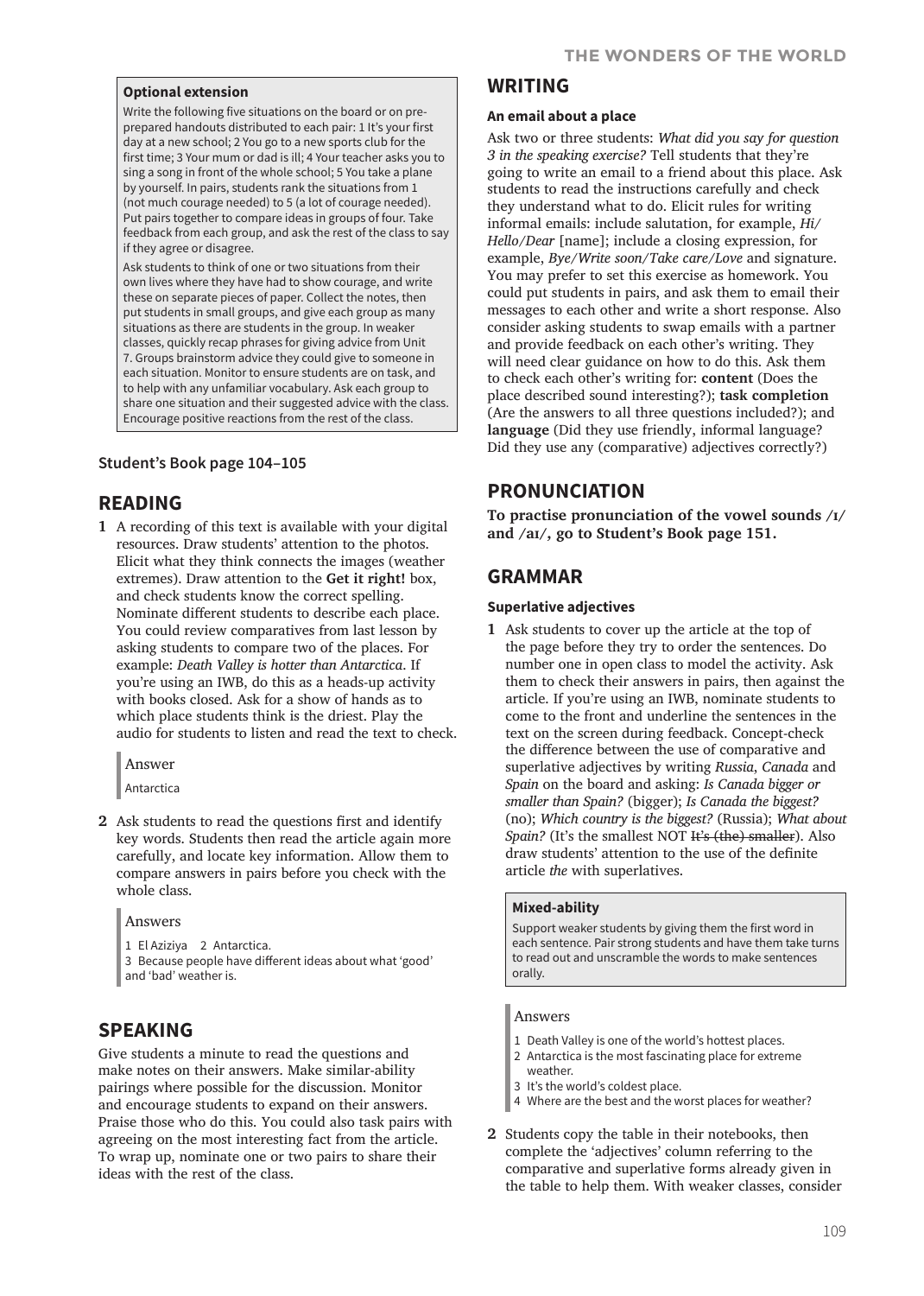doing feedback on this before students complete the other columns. Ask students to compare answers in pairs and check they've used *the* before superlatives before you check with the whole class. Nominate students to write the forms on the board and elicit corrections as necessary, or write them up yourself to ensure students have the correct written form.

#### Answers

 hot 2 happy 3 fascinating 4 bad 5 higher thicker 7 wetter 8 drier 9 more difficult more extreme 11 worse 12 better 13 further the highest 15 the thickest 16 the hottest

- 17 the wettest 18 the driest 19 the happiest
- 20 the most difficult 21 the most extreme
- 22 the best 23 the furthest

#### **Fast finishers**

Students add one more example of each type of adjective to the table.

**3** Students complete the sentences individually, then compare answers in pairs before you check with the whole class.

#### Answers

1 the biggest 2 the worst 3 the best 4 the furthest 5 the most difficult

 **Workbook page 83 and page 126**

# **VOCABULARY**

#### **The weather**

**1 3.07** Students work in pairs to match the pictures and adjectives. Conduct feedback by eliciting the word for A, without confirming or rejecting answers yourself, and then playing the audio for students to check. Pause the audio and repeat the same procedure for B, and so on. To practise pronunciation, play the audio a second time for students to repeat. Highlight the long vowel sounds in *freezing* /ˈfri:zɪŋ/ and *warm* /wɔ:m/ and the /j/ in *humid* /ˈhju:mɪd/.

Answers A sunny B rainy C cloudy D cold E freezing F warm G hot H windy I foggy J dry

- K wet L humid
- **2** Look at the examples, and draw students' attention to the use of *can* for ability (covered on page 103). Give students two minutes or so to note down what they can do in different weather. Monitor and provide help with vocabulary.

#### **Optional extension for those with an IWB**

Display the weather pictures – unlabelled – on the IWB. Make AB pairs. A closes his/her book. B asks, for example: *What's C?* A refers to the IWB for the visual and answers: *it's cloudy*. Students repeat the procedure for more of the vocabulary items. After a couple of minutes, pairs switch roles so A tests B.

**3** Put students in pairs to make mini-dialogues. Students can use their ideas from Exercise 2 to help them. Monitor, making a note of any common errors. Write them on the board, ensuring anonymity, and ask students to correct them during wholeclass feedback. You could also ask for volunteers to perform their dialogues in front of the class.

 **Workbook page 85**

**Student's Book page 106–107**

# **PHOTOSTORY: episode 5**

#### **The competition**

**1 1 3.08** Elicit or give an example of competitions your students may be familiar with to check comprehension of *enter a competition*. To check *upset*, ask: *If I feel upset, do I feel happy or sad?* (sad). Students look at the photos, not the dialogues, to answer the prediction questions. Ask them to discuss in pairs, then invite comments in a whole-class setting. Do not confirm or reject any answers at this stage. Play the audio for students to listen and read, and check their answers. Students compare answers again in pairs before you check with the whole class.

#### Answers

The Prettiest Park Competition. Her granddad misses his garden in his new home.

- **2** Ask students what they think happens next and ask them to brainstorm possible endings for the story. Students work in groups with one student in each group acting as secretary and taking notes. Conduct whole-class feedback and write students' ideas on the board. Focus on the ideas, not on accuracy – correct errors only if they impede comprehension. Don't give away answers.
- **3 EP5** Play the video for students to watch and check their answers. The notes on the board will help them remember their suggestions. Who guessed correctly?
- **4** Ask students to try and order the events, then compare answers in pairs before you play the video again for them to check.

Answers

1 b 2 e 3 a 4 f 5 c 6 d

#### **Optional extension**

Ask students to role-play the story in groups of four. They can either memorise the lines from the story and imitate the intonation, or re-tell the story using their own words. They can use their camera-equipped mobile phones as props. Invite volunteers to perform in front of the class, then vote on the best performance.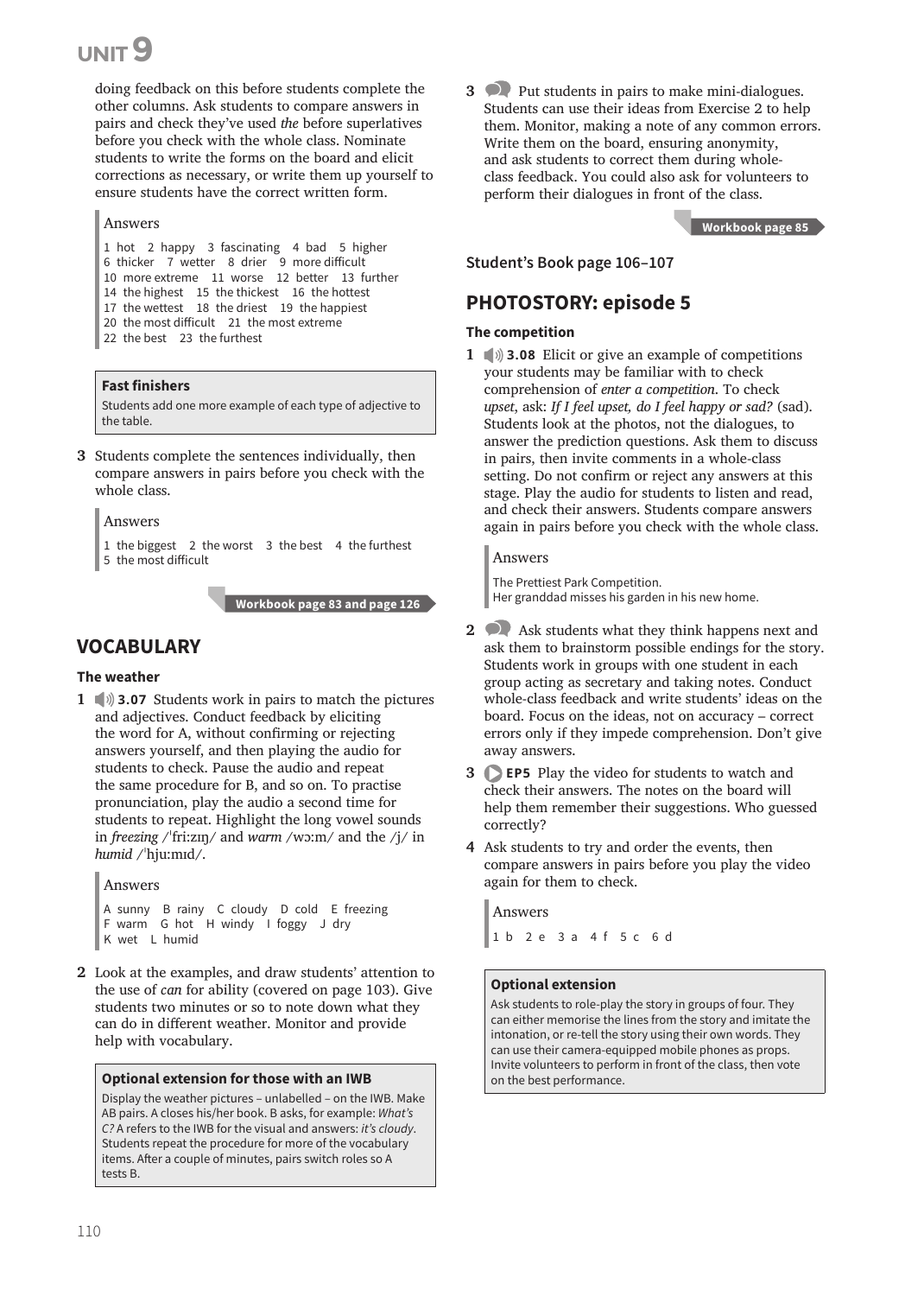#### **THE WONDERS OF THE WORLD**

# **PHRASES FOR FLUENCY**

**1** Students match the expressions with the speakers. Students compare answers in pairs and discuss possible L1 translations for each expression before you check with the whole class.

#### **Mixed-ability**

Ask stronger students to identify who the speaker is saying the phrase to and what he/she is referring to. Weaker students can work in pairs.

#### Answers

- 1 Ryan (to Mr Lane about him coming second in last year's competition)
- 2 Mr Lane (to Luke and the others about his lack of time and help)
- 3 Olivia (to Megan in response to her apology for being late)
- 4 Megan (to Olivia in response to: *Are you all right?*)
- 5 Luke (to Megan about her granddad missing his garden)

#### **Language note**

We use *either* (in 2) to connect two negative statements: *I haven't got a lot of time and there's no one to help me either*.

**2** Students complete the gaps individually, then compare answers in pairs before you check with the whole class.

#### Answers

- 1 Well done, then 2 in a minute, No problem
- 3 not really, either

#### **Optional extension**

Disappearing sentences: You'll need to write out the dialogues on the board or IWB for this one. Make AB pairs so that half of the class are A and half are B. Students practise the conversations in their pairs. Cover a small section of the dialogue, beginning from the right-hand side of the screen or board. Students repeat the dialogues in their same AB pairings trying to remember the whole thing, including the parts they can no longer see. Cover more and more of the dialogue, with students practising at each stage, until eventually nothing is left on the board. Ask for volunteers to perform in front of the class or have all As and all Bs perform in unison. This activity, involving lots of repetition, is a fun way for students to memorise useful chunks.

# **VOCABULARY**

#### **Phrases with** *with*

**1** Students complete the sentences, then compare answers in pairs before you check with the whole class. Ask whether students would express the same ideas with a similar preposition/structure in L1. Check/clarify the meaning of *What's this got to do with me?* (How is this connected to me? Why is it my business?)

#### Answers

1 with us 2 busy with 3 to do with me

2 Students match the sentences individually, then compare answers in pairs before you check with the whole class. Check/clarify: *good with animals*. Ask students: *If I'm good with animals, am I scared of them?*  (no); *Do I like them?* (yes); *Do they like me?* (yes)*.*

Answers

1 b 2 d 3 a 4 c

**3** Students complete the sentences individually. If you're short on time, set this exercise as homework. Students compare answers in pairs before you check with the whole class.

Answers

1 busy with 2 with us 3 to do with me 4 good with

 **Workbook page 85**

## **FUNCTIONS**

#### **Paying compliments**

**1** Demonstrate the meaning of *paying compliments* by giving a compliment to one or two students, for example: *What a lovely notebook! I love all those colours on your rucksack.* Students order the expressions individually, then compare answers in pairs before you check with the whole class.

#### Answers

- 1 What a beautiful garden! 2 It's a wonderful garden.
- 3 I love those blue flowers.
- **2** Students work in pairs to think of suitable compliments for each situation. Give them a couple of minutes to prepare their responses. Remind them there is no single correct answer for each situation. For each picture, nominate two or three students to share their compliments. If you're using an IWB, display the photos on the screen and point to each one as you check.

#### Suggested answers

- 1 What a beautiful painting / picture! / I love those colours!
- 2 It's a lovely / very friendly / really inviting room.
- 3 What a cool pair of trainers! / These trainers are really cool / trendy.

# **LIFE SKILLS**

#### **Helping our community**

Write the word *community* on the board, and elicit ideas from students about what it stands for. Accept any reasonable suggestions before explaining that a community is a group that we belong to and identify with. It may be a smaller group (a family, a group of friends, a class of students) where members of the community know everyone, or a much larger group (a nation, a profession, students of a given institution past and present).